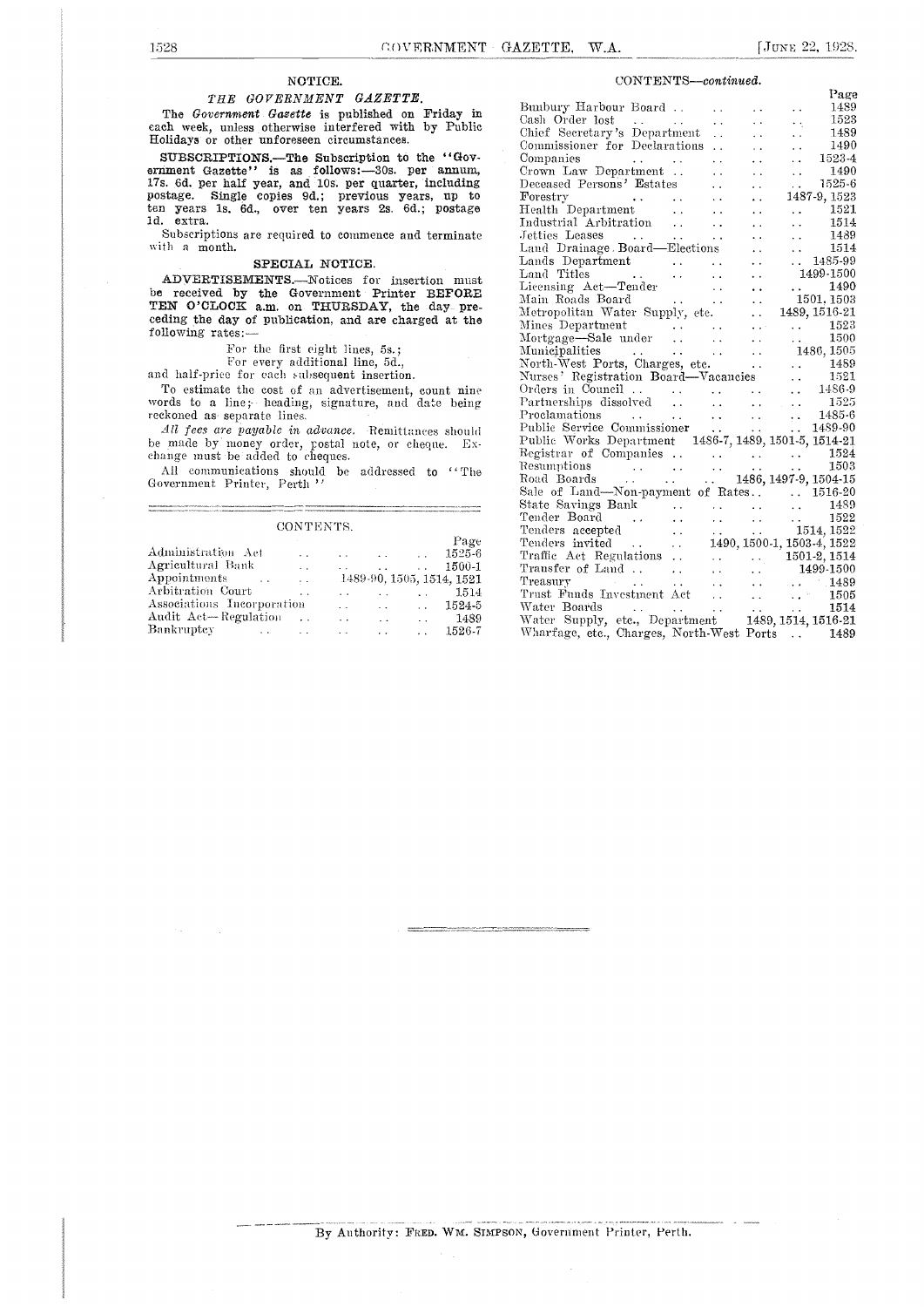

# Government Gazette

## PERTH, FRIDAY, 22 JUNE 1928 No. 30

© STATE OF WESTERN AUSTRALIA

### **CONTENTS**

Administration Act Agricultural Bank Appointments Arbitration Court Associations Incorporation Audit Act—Regulation Bankruptcy Bunbury Harbour Board Cash Order lost Chief Secretary's Department Commissioner for Declarations Companies Crown Law Department Deceased Persons' Estates Forestry Health Department Industrial Arbitration Jetties Leases Land Drainage Board—Elections Lands Department Land Titles Licensing Act—Tender Main Roads Board Metropolitan Water Supply, etc. Mines Department Mortgage—Sale under Municipalities North-West Ports, Charges etc. Nurses' Registration Board—Vacancies Orders in Council Partnerships dissolved Proclamations Public Service Commissioner Public Works Department Registrar of Companies Resumptions Road Boards Sale of Land—Non-payment of Rates State Savings Bank Tender Board Tenders accepted